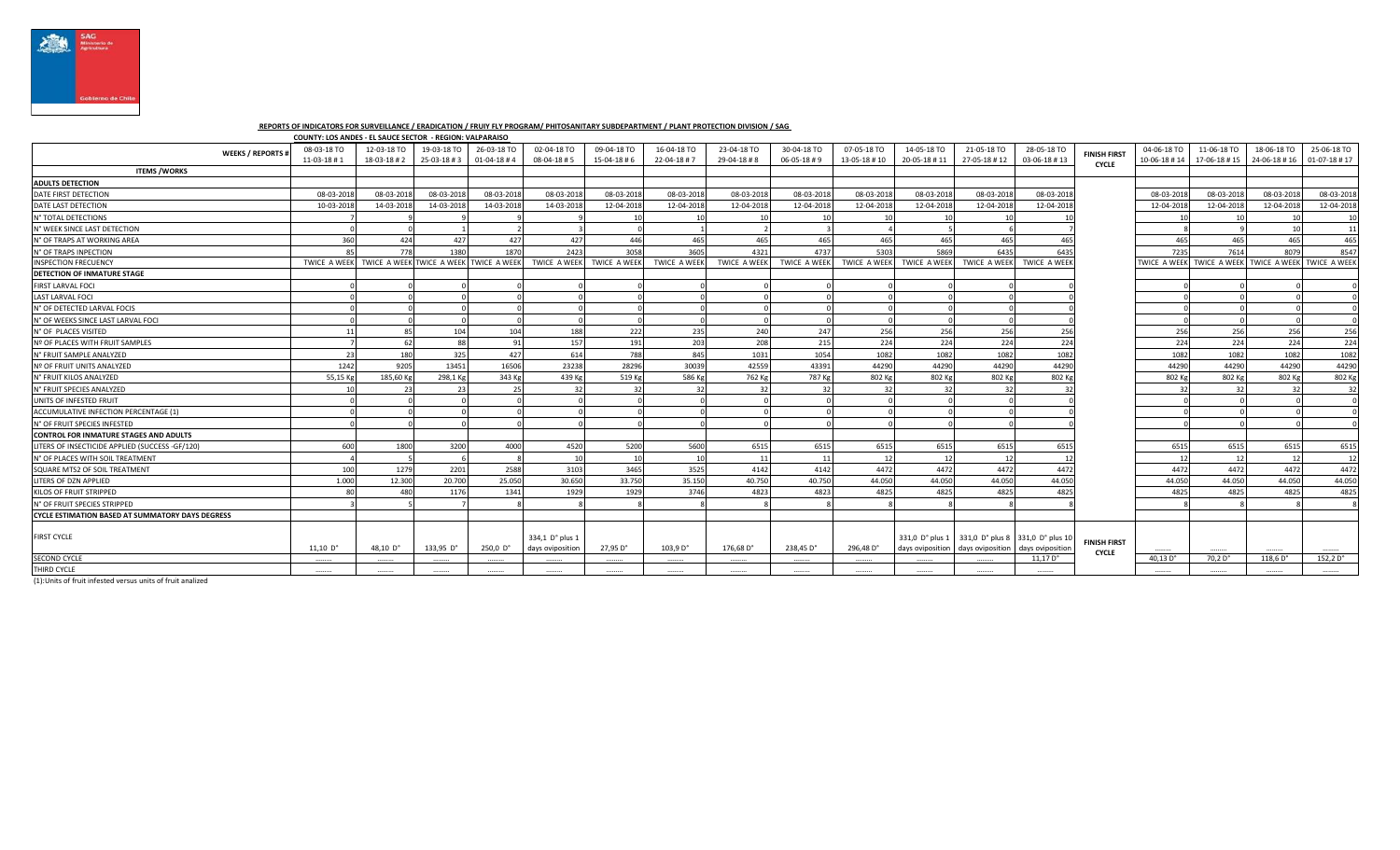

## **REPORTS OF INDICATORS FOR SURVEILLANCE / ERADICATION / FRUIY FLY PROGRAM/ PHITOSANITARY SUBDEPARTMENT / PLANT PROTECTION DIVISION / SAG**

|                                                         | COUNTY: LOS ANDES - EL SAUCE SECTOR - REGION: VALPARAISO |                             |                             |                                        |                             |                             |                             |                             |                             |                                                                      |                                      |                             |                             |                             |                             |                                        |                             |                             |
|---------------------------------------------------------|----------------------------------------------------------|-----------------------------|-----------------------------|----------------------------------------|-----------------------------|-----------------------------|-----------------------------|-----------------------------|-----------------------------|----------------------------------------------------------------------|--------------------------------------|-----------------------------|-----------------------------|-----------------------------|-----------------------------|----------------------------------------|-----------------------------|-----------------------------|
| <b>WEEKS / REPORTS #</b>                                | 02-07-18 TO<br>08-07-18 #18                              | 09-07-18 TO<br>15-07-18 #19 | 16-07-18 TO<br>22-07-18 #20 | 23-07-18 TO<br>29-07-18 #21            | 30-07-18 TO<br>05-08-18 #22 | 06-08-18 TO<br>12-08-18 #23 | 13-08-18 TO<br>19-08-18 #24 | 20-08-18 TO<br>26-08-18 #25 | 27-08-18 TO<br>02-09-18 #26 | 03-09-18 TO<br>09-09-18 #27                                          | <b>FINISH SECOND</b><br><b>CYCLE</b> | 10-09-18 TO<br>16-09-18 #28 | 17-09-18 TO<br>23-09-18 #29 | 24-09-18 TO<br>30-09-18 #30 | 01-10-18 TO<br>07-10-18 #31 | 08-10-18 TO<br>14-10-18 #32            | 15-10-18 TO<br>21-10-18 #33 | 22-10-18 TO<br>28-10-18 #34 |
| <b>ITEMS / WORKS</b>                                    |                                                          |                             |                             |                                        |                             |                             |                             |                             |                             |                                                                      |                                      |                             |                             |                             |                             |                                        |                             |                             |
| <b>ADULTS DETECTION</b>                                 |                                                          |                             |                             |                                        |                             |                             |                             |                             |                             |                                                                      |                                      |                             |                             |                             |                             |                                        |                             |                             |
| DATE FIRST DETECTION                                    | 08-03-201                                                | 08-03-201                   | 08-03-2018                  | 08-03-2018                             | 08-03-2018                  | 08-03-201                   | 08-03-2018                  | 08-03-2018                  | 08-03-2018                  | 08-03-201                                                            |                                      | 08-03-201                   | 08-03-2018                  | 08-03-201                   | 08-03-201                   | 08-03-201                              | 08-03-201                   | 08-03-2018                  |
| DATE LAST DETECTION                                     | 12-04-2018                                               | 12-04-201                   | 12-04-2018                  | 12-04-2018                             | 12-04-2018                  | 12-04-2018                  | 12-04-2018                  | 12-04-2018                  | 12-04-2018                  | 12-04-201                                                            |                                      | 12-04-2018                  | 12-04-2018                  | 12-04-2018                  | 12-04-2018                  | 12-04-201                              | 12-04-2018                  | 12-04-2018                  |
| N° TOTAL DETECTIONS                                     |                                                          |                             | 10                          |                                        |                             |                             |                             |                             |                             |                                                                      |                                      |                             | 10                          |                             |                             |                                        |                             | 10                          |
| N° WEEK SINCE LAST DETECTION                            |                                                          | 13                          | 14                          | 15                                     | 16                          | 17                          | 18                          |                             | 20                          | - 21                                                                 |                                      | -22                         | 23                          | 24                          | 25                          | 26                                     | - 27                        | -28                         |
| N° OF TRAPS AT WORKING AREA                             | 465                                                      | 465                         | 465                         | 465                                    | 465                         | 465                         | 465                         | 465                         | 465                         | 465                                                                  |                                      | 465                         | 465                         | 465                         | 465                         | 465                                    | 465                         | 465                         |
| N° OF TRAPS INPECTION                                   | 8790                                                     | 9255                        | 9720                        | 10185                                  | 10650                       | 11003                       | 11468                       | 11933                       | 12398                       | 12863                                                                |                                      | 13328                       | 13561                       | 14026                       | 14491                       | 14956                                  | 15400                       | 15865                       |
| <b>INSPECTION FRECUENCY</b>                             | <b>TWICE A WEEK</b>                                      |                             |                             | TWICE A WEEK TWICE A WEEK TWICE A WEEK | <b>TWICE A WEEK</b>         | <b>TWICE A WEEK</b>         | <b>TWICE A WEEK</b>         | <b>TWICE A WEEK</b>         | <b>TWICE A WEEK</b>         | <b>TWICE A WEEK</b>                                                  |                                      | <b>TWICE A WEEK</b>         | TWICE A WEEK                |                             |                             | TWICE A WEEK TWICE A WEEK TWICE A WEEK | TWICE A WEEK TWICE A WEEK   |                             |
| <b>DETECTION OF INMATURE STAGE</b>                      |                                                          |                             |                             |                                        |                             |                             |                             |                             |                             |                                                                      |                                      |                             |                             |                             |                             |                                        |                             |                             |
| FIRST LARVAL FOCI                                       |                                                          |                             |                             |                                        |                             |                             |                             |                             |                             |                                                                      |                                      |                             |                             |                             |                             |                                        |                             |                             |
| <b>LAST LARVAL FOCI</b>                                 |                                                          |                             |                             |                                        |                             |                             |                             |                             |                             |                                                                      |                                      |                             |                             |                             |                             |                                        |                             |                             |
| N° OF DETECTED LARVAL FOCIS                             |                                                          |                             |                             |                                        |                             |                             |                             |                             |                             |                                                                      |                                      |                             |                             |                             |                             |                                        |                             |                             |
| N° OF WEEKS SINCE LAST LARVAL FOCI                      |                                                          |                             |                             |                                        |                             |                             |                             |                             |                             |                                                                      |                                      |                             |                             |                             |                             |                                        |                             |                             |
| N° OF PLACES VISITED                                    | 256                                                      | 256                         | 256                         | 256                                    | 256                         | 256                         | 260                         | 260                         | 261                         | 261                                                                  |                                      | 261                         | 261                         | 261                         | 261                         | 261                                    | 261                         | 261                         |
| Nº OF PLACES WITH FRUIT SAMPLES                         | 224                                                      | 224                         | 224                         | 224                                    | 224                         | 224                         | 228                         | 228                         | 229                         | 229                                                                  |                                      | 229                         | 229                         | 229                         | 229                         | 229                                    | 229                         | 22 <sup>9</sup>             |
| N° FRUIT SAMPLE ANALYZED                                | 1082                                                     | 1082                        | 1082                        | 1082                                   | 1082                        | 1082                        | 1103                        | 1103                        | 1121                        | 1121                                                                 |                                      | 1121                        | 1121                        | 1121                        | 1121                        | 1121                                   | 1121                        | 1121                        |
| Nº OF FRUIT UNITS ANALYZED                              | 44290                                                    | 44290                       | 44290                       | 44290                                  | 44290                       | 44290                       | 44570                       | 44570                       | 44639                       | 44639                                                                |                                      | 44639                       | 44639                       | 44639                       | 44639                       | 44639                                  | 44639                       | 44639                       |
| N° FRUIT KILOS ANALYZED                                 | 802 Kg                                                   | 802 Kg                      | 802 Kg                      | 802 Kg                                 | 802 Kg                      | 802 Kg                      | 861 Kg                      | 861 Kg                      | 886 Kg                      | 886 Kg                                                               |                                      | 886 Kg                      | 886 Kg                      | 886 Kg                      | 886 Kg                      | 886 Kg                                 | 886 Kg                      | 886 Kg                      |
| N° FRUIT SPECIES ANALYZED                               |                                                          |                             | 32                          | 32                                     | -32                         | 32                          | -32                         | 32                          |                             |                                                                      |                                      | 32                          | 32                          |                             | 32                          | -31                                    |                             | 32                          |
| UNITS OF INFESTED FRUIT                                 |                                                          |                             |                             |                                        |                             |                             |                             |                             |                             |                                                                      |                                      |                             |                             |                             |                             |                                        |                             |                             |
| ACCUMULATIVE INFECTION PERCENTAGE (1)                   |                                                          |                             |                             |                                        |                             |                             |                             |                             |                             |                                                                      |                                      |                             |                             |                             |                             |                                        |                             |                             |
| N° OF FRUIT SPECIES INFESTED                            |                                                          |                             |                             |                                        |                             |                             |                             |                             |                             |                                                                      |                                      |                             |                             |                             |                             |                                        |                             |                             |
| <b>CONTROL FOR INMATURE STAGES AND ADULTS</b>           |                                                          |                             |                             |                                        |                             |                             |                             |                             |                             |                                                                      |                                      |                             |                             |                             |                             |                                        |                             |                             |
| LITERS OF INSECTICIDE APPLIED (SUCCESS -GF/120)         | 6515                                                     | 6515                        | 6515                        | 6515                                   | 6515                        | 6515                        | 6515                        | 6515                        | 6515                        | 6515                                                                 |                                      | 6515                        | 6515                        | 6515                        | 6515                        | 6515                                   | 6515                        | 6515                        |
| N° OF PLACES WITH SOIL TREATMENT                        |                                                          | 12                          | 12                          | 12                                     | 12                          |                             | -12                         | $\overline{1}$              | $^{\circ}$                  | $\mathbf{1}$                                                         |                                      | 12                          | 12                          | 12                          | 12                          |                                        | 17                          | - 12                        |
| SQUARE MTS2 OF SOIL TREATMENT                           | 447                                                      | 4472                        | 4472                        | 4472                                   | 4472                        | 4472                        | 4472                        | 4472                        | 4472                        | 4472                                                                 |                                      | 4472                        | 4472                        | 4472                        | 4472                        | 4472                                   | 4472                        | 4472                        |
| LITERS OF DZN APPLIED                                   | 44.05                                                    | 44.050                      | 44.050                      | 44.050                                 | 44.050                      | 44.050                      | 44.050                      | 44.050                      | 44.050                      | 44.050                                                               |                                      | 44.050                      | 44.050                      | 44.050                      | 44.050                      | 44.050                                 | 44.050                      | 44.050                      |
| KILOS OF FRUIT STRIPPED                                 | 482                                                      | 4825                        | 4825                        | 4825                                   | 4825                        | 4825                        | 4825                        | 4825                        | 4825                        | 4825                                                                 |                                      | 4825                        | 4825                        | 4825                        | 4825                        | 4825                                   | 4825                        | 4825                        |
| N° OF FRUIT SPECIES STRIPPED                            |                                                          |                             |                             |                                        |                             |                             |                             |                             |                             |                                                                      |                                      |                             |                             |                             |                             |                                        |                             |                             |
| <b>CYCLE ESTIMATION BASED AT SUMMATORY DAYS DEGRESS</b> |                                                          |                             |                             |                                        |                             |                             |                             |                             |                             |                                                                      |                                      |                             |                             |                             |                             |                                        |                             |                             |
| <b>FIRST CYCLE</b>                                      |                                                          |                             | .                           |                                        | .                           | .                           | .                           | .                           | .                           | .                                                                    |                                      | .                           |                             |                             | .                           |                                        |                             | .                           |
| <b>SECOND CYCLE</b>                                     | 163.01 D°                                                | 182.04 D°                   | 189,57 D°                   | 200.69 D°                              | 212,14 D°                   | 242,31 D°                   | 275.27 D°                   | 318.92 D°                   | days oviposition            | 330,84 D° plus 4 330,84 D° plus 10 FINISH SECOND<br>days oviposition | <b>CYCLE</b>                         |                             |                             |                             |                             |                                        |                             |                             |
| THIRD CYCLE                                             |                                                          |                             |                             |                                        |                             |                             |                             |                             |                             | 5.73 $D^{\circ}$                                                     |                                      | 46.88 D°                    | 92.68 D°                    |                             |                             |                                        | 329,56 D°+                  | $329,56$ $D^{\circ}+8$      |
|                                                         |                                                          |                             |                             |                                        |                             |                             |                             |                             |                             |                                                                      |                                      |                             |                             | 126,4 D°                    | 201,5 D°                    | 264,13 D°                              | day adult                   | days adult                  |

(1):Units of fruit infested versus units of fruit analized